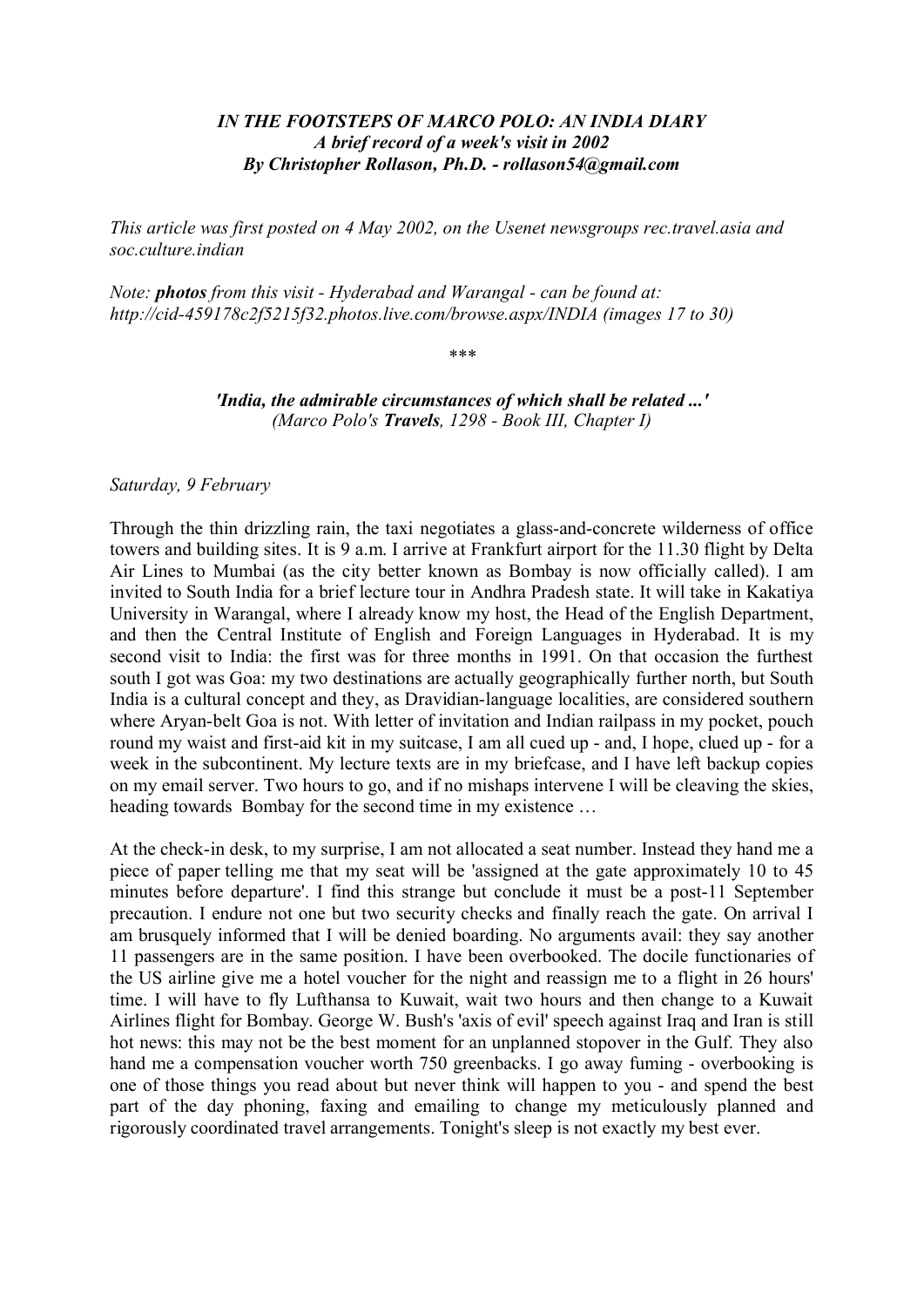#### *Sunday, 10 February*

Right on time at 1.05 p.m., to my immense relief, Lufthansa actually keep their word and begin to propel me into the blue heavens. The woman in the seat next to me is a medical researcher from Sweden. She too is on a lecture tour: she will be giving papers in Kuwait, Jordan and Abu Dhabi on foetal scanning, and explains that this is a subject of major interest in countries where women still routinely have ten children. As I try to imagine such a prospect in the twenty-first century, the plane heads downward and Kuwait city comes into view. It is dark, but the regular grid pattern is clearly visible. At the airport, check-in for the connecting flight proceeds smoothly. I watch men in flowing Arab dress mingle with headscarfed but unveiled female travellers. I pay for a cup of tea with a one-dollar bill.

On the Kuwait Airlines plane, my fellow passengers appear to be almost entirely Indian émigrés working in the Gulf. I dine on boiled chicken and sip orange juice. This is a strictly non-alcoholic flight, of course, but I need no stimuli to fall into my first proper, undisturbed sleep since the stand-off with Delta. I wake up just before 5 a.m., Indian time, as we prepare to land in Bombay.

### *Monday, 11 February*

Yes, my overstrained feet and overbooked self are finally on Indian soil. Once off the plane, I take out my cellphone, and watch as the connection surfaces. Courtesy of the BPL Mobile company, I dial home to Europe and announce my safe arrival. The sound is crystal-clear. Such instant transglobal communication was still unimaginable when I was last at this airport, a mere eleven years ago. In the meantime the airport, like the city, has changed its name, from the manageable Sahar to the abrasive-sounding Chhatrapati Shivaji International Airport Terminal II. Shivaji was a Marathi warrior not renowned for his peaceable habits, and this and other name-changes reflect the power of communalist forces here in Maharashtra state. The warm night is charged with the sultry tropical odour which I recall from eleven years ago: the typical olfactory experience of Bombay, reminding me of slightly overripe mangoes. It is far from unpleasant to breathe this in, and the moment of recognition makes me realise it is good to be back.

At Immigration, I produce visa and letter of invitation and am waved through. I change a few hundred dollar bills for a thick wad of rupee notes, and am careful to ask the clerk to unstaple them. As I am a day late, I have to change my original channel plans. I have missed the Bombay-Warangal train for which I had painstakingly acquired a railpass and seat reservation at a travel agent's in Frankfurt, the only such entity in all of mainland Europe that boasts the status of General Sales Agent for Indian Railways. If I am to get where I have to get on time, it now has to be an internal flight to Hyderabad, which will set me down just under 150 kilometres short of my destination. Fortunately there is a seat available at a little over 6000 rupees on a Jet Airways plane, departing in a couple of hours. I have to change to the national airport, but there is time. Ten minutes later, after running the gauntlet of touts and hangers-on outside the exit doors, I am safely stowed with my cases inside the airport shuttle bus. Tentative fingers of dawn light up the streets as the bus rattles its way to Chhatrapati Shivaji International Airport Terminal I, as the national airport is now confusingly called: Santa Cruz, the old Portuguese name, was much simpler. The journey takes about twenty minutes, as the two airports are the same only in name. Even at this early hour the outer-suburban streets are full to overflowing with people, auto-rickshaws and motor vehicles, but it is still too dark to take in much, always excepting the rainbow-gaudy Hindi-film posters that loom up in endless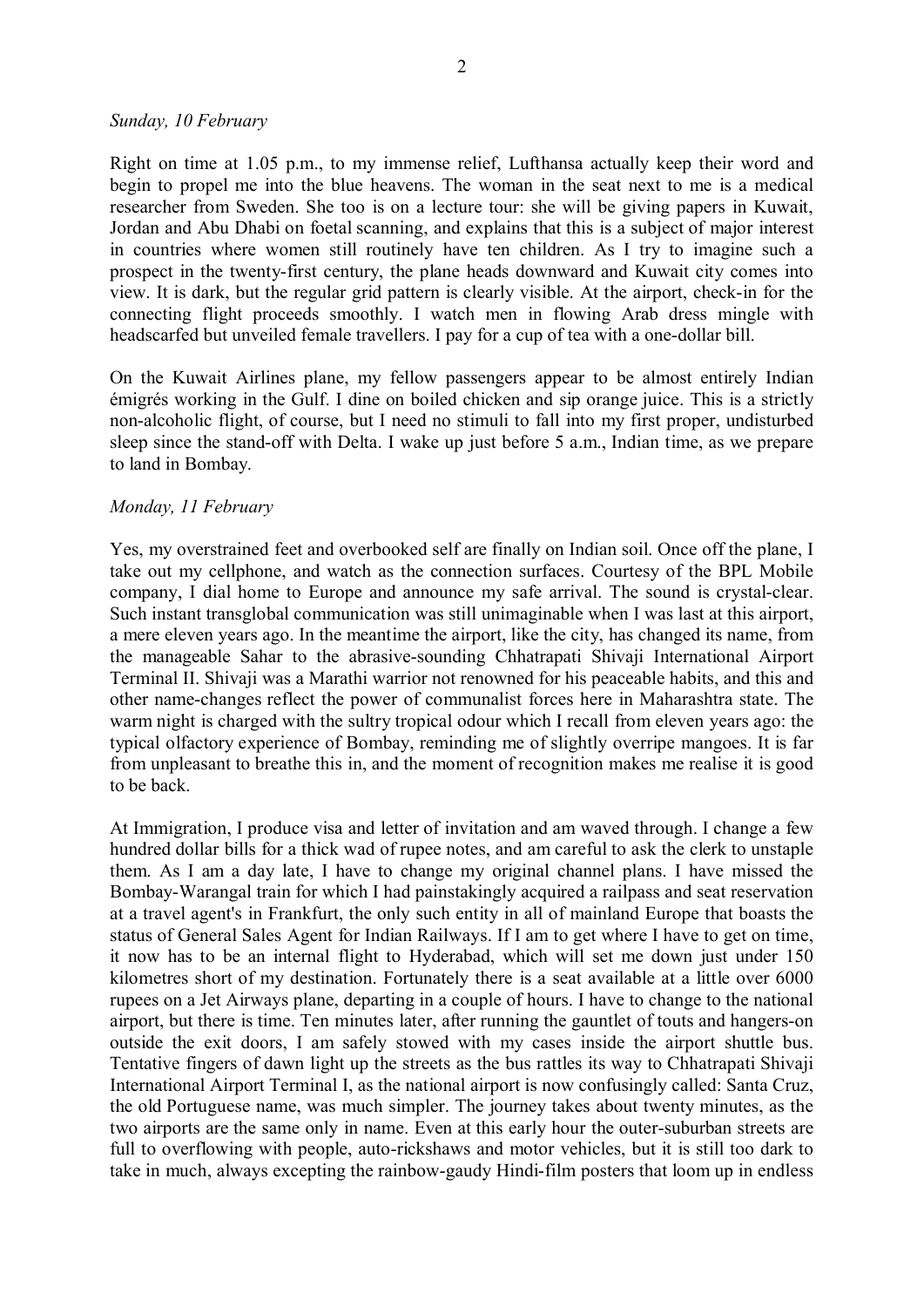sequence by the roadside. I have to stand, but take all in my stride: I am enormously relieved just to be here.

The security checks for the internal flight are harsh. They could have been worse still: a draconian notice outside at the check-in announces: 'PASSENGERS TO REMOVE BATTERIES FROM ALL MOBILE PHONES'. I ask if this is really true: a guard tells me the rule is not being applied. This concession to leniency does not prevent them from searching my hand luggage three separate times. They confiscate a set of spare AA batteries, but, mercifully, leave my cellphone and pocket organiser untouched. After this, the flight itself comes as a welcome anticlimax. Jet Airways is a recently-created private company, but, like all Indian air carriers, is subject to strict national legislation. The in-flight leaflet tells me that alcohol and tobacco are banned on all internal flights; so are both beef and pork. I read on and discover that no hand luggage is allowed on flights originating in Kashmir. At that point I look out of the window: we have just left Bombay behind and are now overflying the Deccan plateau. The terrain is dry, rocky, all but uninhabited. I turn to the complimentary airline magazine, from which I learn that the art of paper-making came to India from China and that all four Harry Potter books are featured in this month's best-selling English-language fiction chart. The hostess asks if I prefer 'veg or non-veg': I choose 'veg' and am rewarded with a superbly pungent mini-portion of chickpea masala and an aromatic samosa. It is almost invariably a pleasure to eat Indian food in India, and this excellent first snack is no exception. At some point we cross the state border between Maharashtra and Andhra Pradesh, and after just over an hour's flight, we land in Hyderabad.

The airport is small and easily negotiable. I phone my host in Warangal, and he suggests I book into a hotel room for a few hours and then try to arrange a car and driver to take me the rest of the way. Like that I should arrive only a few hours behind schedule, and the lectures can proceed as planned. I go to the hotel reservation desk and book into the Tulip Manohar. The hotel promptly sends a driver to the airport and in five minutes we are there. The doorman is resplendent in a turban and a bright green trouser-suit: I presume this is traditional Muslim garb, perhaps a throwback to the Raj-era court of the Nizam of Hyderabad. I am offered a special, short-stay daytime rate. It proves to be an enormously comfortable establishment, with plush armchairs that I can collapse into: here at least I can recover properly from the overbooking ordeal. In the room I discover that if I pull out the TV plug my cellphone charger will actually work: if this is the rule, I won't have to stint on phonecalls for fear of running out of charge. In the hotel restaurant, the buffet lunch is a veritable bouquet of highly spiced dishes, and their South Indian ultra-aromatic quality comes as an added bonus. An extra-strong preparation of diced beetroot, its main ingredient contriving to look and taste remarkably like ginger, provides exactly the stimulus craved by my metabolism. A bottle of Kingfisher beer provides the perfect accompaniment: this is a Permit Hotel, and none of the other diners appear likely to object to their fellow-guest's indulgence - which, in any case, I offset at the end with a call for 'chai'. A satisfyingly sweet, milky pot of tea duly materialises, and as I sip I leaf through today's copies of 'The Hindu' and 'The Times of India'. The selection of newspapers runs to seven or eight, all Indian and all English-language: nothing in the local language, Telugu, and nothing either in Hindi or Urdu, the two other languages widely known in the state. I am the only foreigner in the dining-room: the lunchtime clientele, mostly families, are obviously well-heeled: all appear to be Hindu, although Hyderabad is famous for having one of the highest concentrations of Muslims in India. It is also said to be a city that combines venerable tradition with hi-tech modernity: this hotel, spotlessly clean with excellent services, is certainly no mean advertisement for the modern end.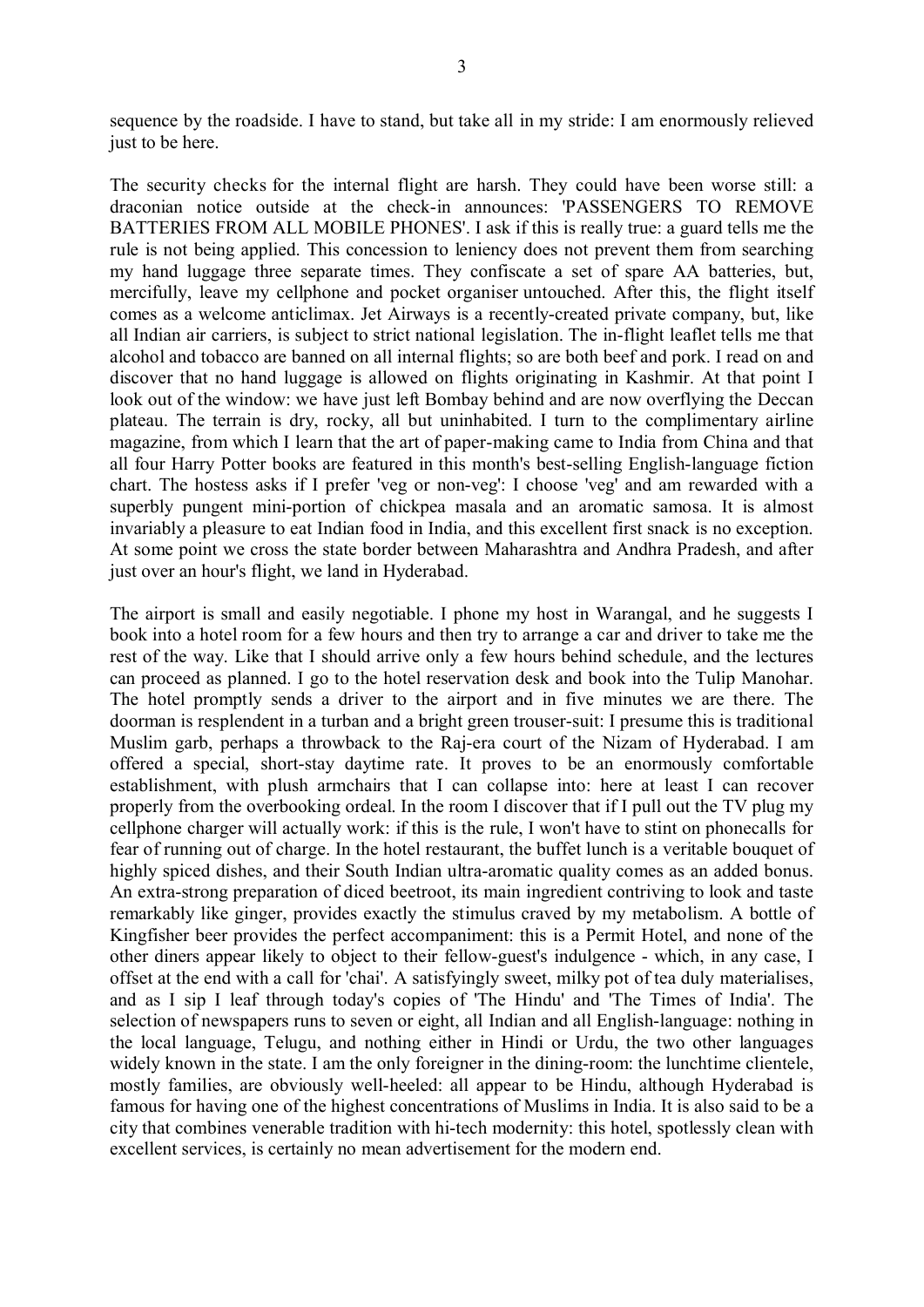At the hotel travel desk I book a prepaid car and driver for the journey to Warangal. The driver speaks no English, but I am assured that the fare is the fare and there will be no haggling at the end. I embark in the vehicle and, fresh from the haven of the hotel, begin the discovery of Andhra Pradesh. We are almost immediately out of Hyderabad, and head northeast and on to the Warangal highway. The journey takes two and a half hours, all in a single straight line. The two sides of the road are a perfect example of ribbon development, lined almost continuously with shops, businesses and educational establishments. Nearly all the shopfronts have gaudily painted, bilingual signs, in English and in the cursive Telugu script. Hindi and its Devanagari script are nowhere to be seen. One evocative name follows another: 'Hyderabad Institute of Fashion Technology', 'National Centre for Jute Diversification', 'Chakra Bar and Restaurant', 'Hanuman Ladies Clothing', 'Natty Looks Ladies Advanced Beauty Parlour', 'Sri Sri Divya Steel and Cement Traders', and even 'Krishna Wines'. Fruitstalls display gleaming oranges, bananas, and abundant bunches of grapes. Outside a dusty shrine to Durga, a man whips a bullock; the bright-yellow goddess looks on, impassive. Cows, goats, dogs, hogs and chickens, and, at one point, a small colony of monkeys, weave their nonchalant path among the vehicles and pedestrians. In the fields, grey-black buffaloes graze as small white birds carry out pest control activities, discreetly perched on the beasts' haunches. I seem to recall reading about this in an old National Geographic, years ago, as a textbook case of symbiosis in the animal kingdom. Finally, the car comes to a halt at the Punnami Hotel, next to the Regional Engineering College at Kazipet. My host, Dr M. Rajeshwar, is there to greet me. There is no recognition problem: we have already met in the material world, at a conference on globalisation held in Vigo (Spain) a few months earlier. I am delighted to see him, and equally pleased to register that despite everything I am only about eight hours late.

## *Monday, 11 February (evening), Tuesday, 12 February and Wednesday, 13 February*

Warangal is a conurbation of 800 000 souls made up of three settlements - Kazipet, Hanamkonda and Warangal proper - strung out along the highway I arrived on, and merging indistinguishably into each other: there is no obviously identifiable town centre. My days there similarly merge one into the other, and I shall not try to separate them. Few foreigners make it to this part of Andhra Pradesh, though one of the first was also surely the most famous: Marco Polo, who, if his 'Travels' are to be believed, visited India as well as China, and was a guest in the Kakatiya kingdom towards the end of the thirteenth century, when Warangal was at the height of its glory as that enlightened dynasty's capital. Today, the most likely avatar of a foreigner in these regions here is no longer a Venetian adventurer but a guest lecturer at the university. While I am here I have the company of one fellow visitor from afar, and, curiously, he too is Italian - Dr Alessandro Monti, a professor from Turin.

The Punnami Hotel is state-owned: to be precise, the property of the Andhra Pradesh state government. My room is air-conditioned and plain but decent; the door closes with a padlock. The bar serves a discreet beer, but breakfast is decidedly on the slow side. Despite the multiple promises on the menu, each day there is only one choice to accompany the morning coffee and newspaper. It is masala dosa, a vegetable-stuffed pancake served with a fiery courgette-and-lentil condiment; it never takes less than half an hour to arrive. I read the 'Deccan Chronicle' each morning. On 13 February I learn that the Vishwa Hindu Parishad organisation is arranging nationwide protests against the alien Western custom of St Valentine's Day. The main news item from outside the subcontinent is Tony Blair's use of his influence to procure an up-for-sale Romanian steelworks for a Labour-friendly Indian millionaire. One morning in the hotel grounds, as I await my host, a small, ageing gentleman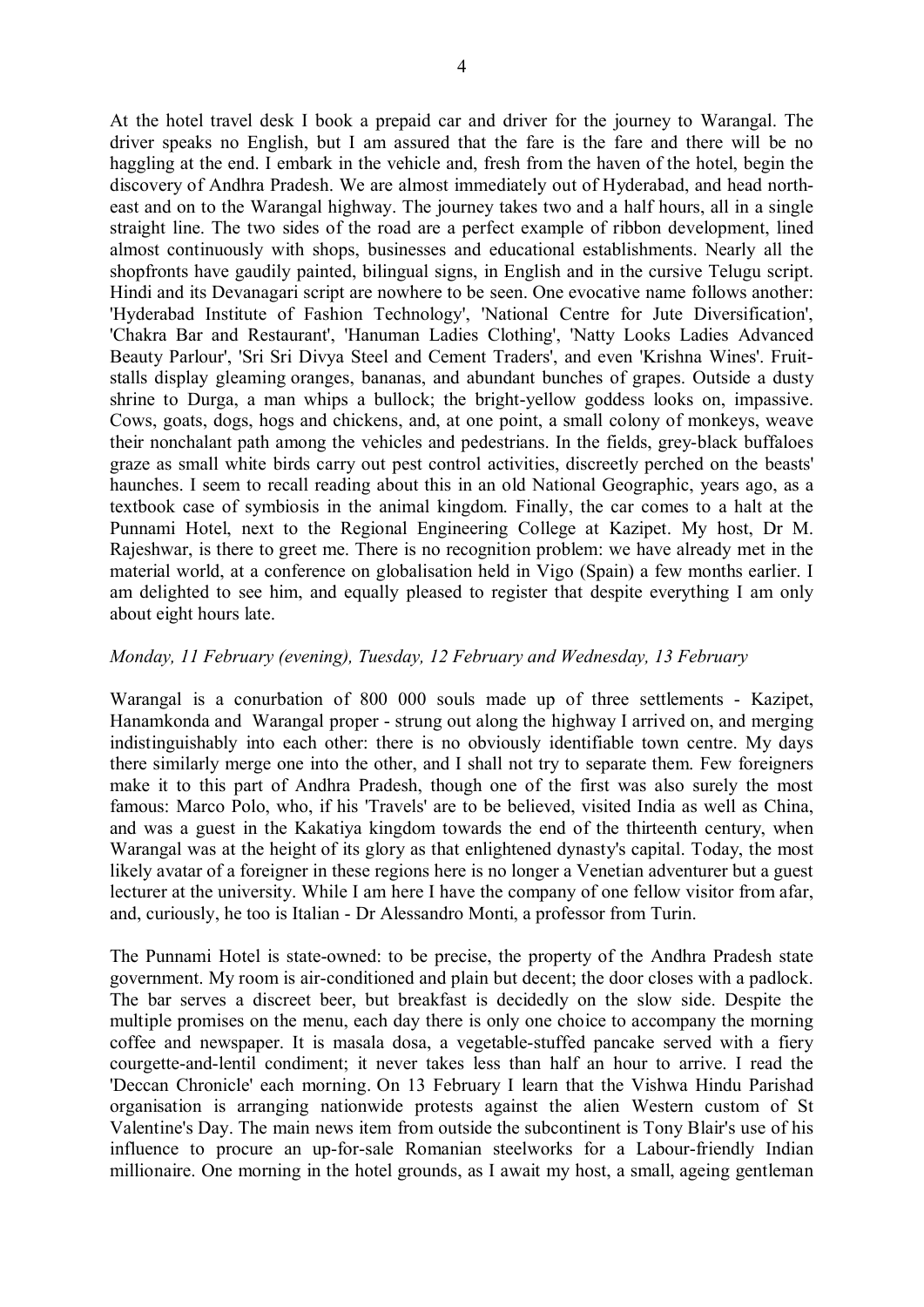comes up to me and begins a conversation. He tells me he is a musician. Dr Rajeshwar arrives, and thanks to his interpretation I discover that the man is a ghazal singer. He offers us an impromptu performance, there and then on the lawn. The ghazal is his own composition, in Urdu.

Over these days I give three lectures at the Arts Faculty of Kakatiya University. The university was founded 25 years ago and has 67,000 undergraduates and 5,000 postgraduates. My host picks me up in his car at the hotel each morning and drives me through modern streets - lined with efficient-looking public buildings, glittering sari shops, xerox outlets and brand-new cybercafés, but still patronised as ever by patiently ambling goats, buffaloes and cows. Yellow-and-black auto-rickshaws buzz wasplike among the cars, trucks, motorbikes, bicycles, pedestrians and various fauna, but I notice the absence of cycle-rickshaws. Only here and there does a cyclist pull a load of firewood or rice-sacks behind him. Dr Rajeshwar explains that the cycle-rickshaw is dying out as a means of transporting people and is now used only for goods. I am intrigued by a large, shed-like building, festooned in broad daylight with rainbow fairy-lights, and am told it is a public hall for the conduct of weddings. The weather is warm and sunny, without being sticky or oppressive.

The university campus is self-contained, and the buildings solid. The English Department occupies part of the upper floor of the three-storey Humanities Building. The lecture-rooms and offices are aligned on a long corridor with a balcony facing a scrubby garden. My lecture topics, as agreed beforehand with the Head of Department and approved by the Dean, are: 'The Question of Standard English'; 'Aspects of Language in Vikram Seth's Novel "A Suitable Boy"'; and 'Walter Benjamin, the Paris Arcades and Cultural Debates in the West'. The amphitheatre is small, seating about 60 people: I have a mixed audience of staff and students. There is a parting in the middle: the women sit on the left side and the men on the right, but there is no other segregation. The lectures are, beyond any doubt, a success. The Professor of English Language, Dr Gurrapu Damodar, tells me my text on Standard English is of great interest for their language programme (I argue, against the pseudo-progressives in the West, that Standard English both does and should exist). The Seth lecture has the interest of offering a European perspective on a book that has been a huge seller in India. The Benjamin paper may be slightly above the heads of some of the students, but elicits a very lively response from the staff; my comments on Benjamin's concept of time stimulate a discussion contrasting the Judeo-Christian and Indian notions of time and history. Professor Monti makes lively and humorous contributions to all the debates. Between and after the lectures, I carry on the conversation with staff and postgraduates, over tea in the Head of Department's office. It is strange yet moving to meet scholars who may never have been out of India, yet have an intimate knowledge of the poetry of Robert Frost or Philip Larkin. A particularly friendly and helpful postgraduate student named Aravind is delighted when I bring him, as promised from afar, copies of two books by the South African-Botswanan writer Bessie Head, on whom he would like to write his thesis but whose works are virtually unobtainable in India. All in all I am most impressed by the intellectual calibre of the people in this Department - by the quality of their scholarship, and also their keenness, enthusiasm and visible devotion to learning.

On the last morning I am invited to meet the Vice-Chancellor of the University. He serves his guests tea under a large photograph of Indira Gandhi. He is a pharmacist and pharmaceutical adviser to the Indian government; one of his chief interests is the patenting of herbal medicines. I talk to him about the continued strength of ayurvedic medicine in modern India. That evening, I am invited to talk on the radio; the invitation is courtesy of Professor Damodar, who works with the local station of All-India Radio. A woman postgraduate from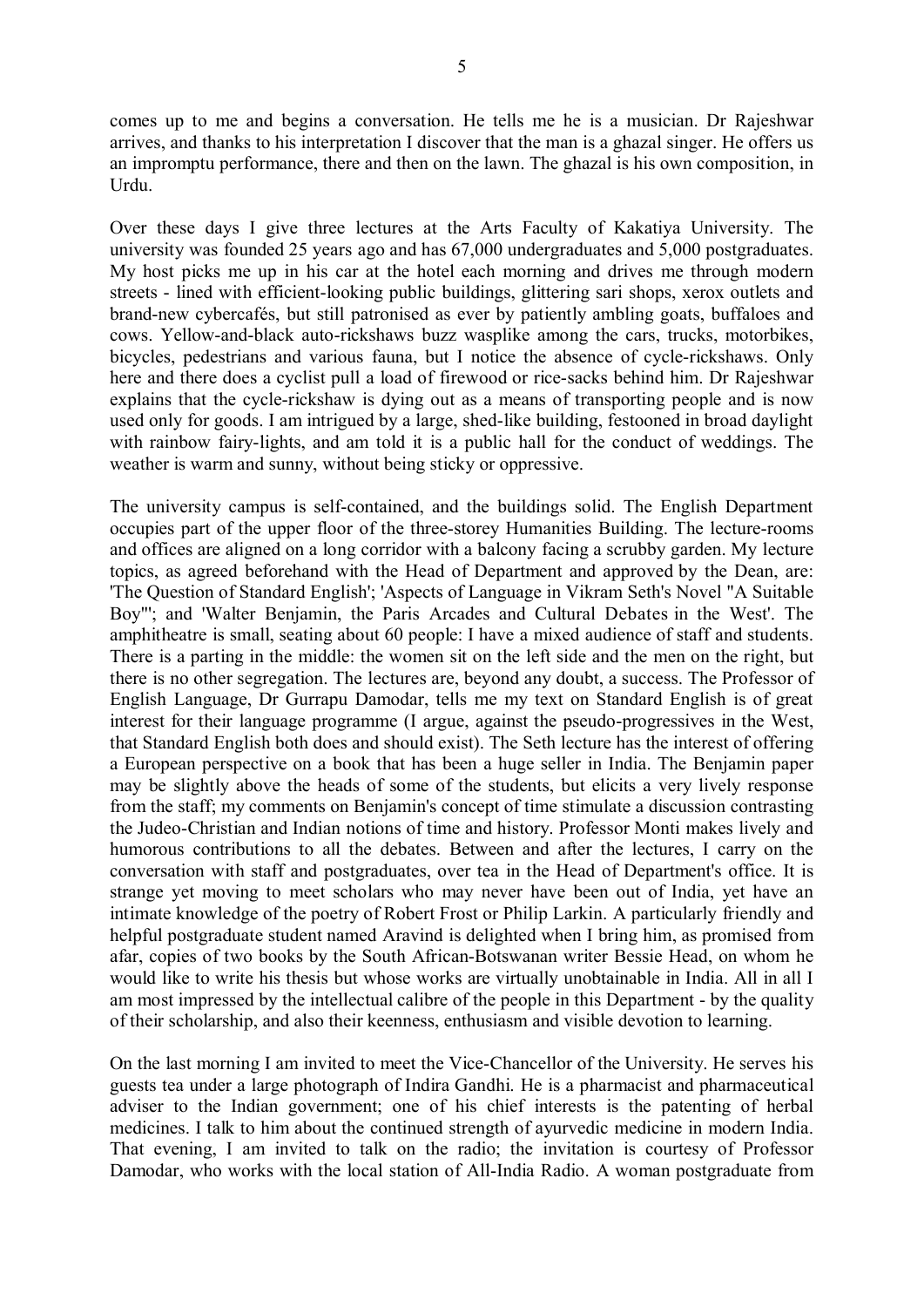6

the university interviews me on the subject of Standard English. I give answers based on my lecture, and add that in my view an Indian form of Standard English does exist, and is by now most certainly developed enough to be a genuine alternative to British and American English, at both subcontinental and world level. The tape will be edited into final shape and will be broadcast two Sundays later, to as many as 300 000 listeners, as part of an ongoing series of talks on aspects of language. The interviewer asks me if I am interested in the arts, and I discover that she has a second self apart from her studies, as a reputed Bharata Natyam dancer.

Meals over these days consist of lunch in the Head of Department's office, home-cooked and sent in, and dinner in one or other of the best local restaurants. All is of uniformly high quality. In the restaurants, Dr Rajeshwar is careful to order, for both me and his Italian guest, 'minimum spicy', which corresponds to 'very spicy' in the West. What I get is consistently at just the right degree of spiciness for my palate. I particularly appreciate the restaurant palak paneer - Indian cottage cheese cooked with spinach - and the home-made lime chutney. The food is washed down with beer in the Permit restaurant and tea in the non-Permit restaurant. Over one of the dinners I learn that educated Hindu families tend these days to have only one or two children, on whom they lavish all the educational resources they can. Professor Monti confirms that a similar situation exists today in Italy. PC and cellphone ownership are now commonplace in middle-class South Indian families, I am told, and many have a member studying or working in the US, most likely in the IT field. All the members of the academic community whom I meet are most visibly secular and tolerant people. The postgraduate student, in particular, several times condemns the manipulation of religion - any religion - for political ends. Warangal comes over as a quiet and decent place where people get on with their business and significant academic research is done.

The tourist programme comprises Warangal Fort and the Temple of a Thousand Pillars. Both were built under the Hindu Kakatiya dynasty, which ruled over a great swathe of south India in the twelfth and thirteenth centuries. Historians have concluded that they had advanced mathematical and astronomical knowledge - lost, alas, when the Muslims of the Delhi Sultanate invaded their kingdom and all but destroyed their temples. I am driven by my host one afternoon, with my Italian fellow guest and the postgraduate student Aravind, to the Warangal fort. It is on the edge of town. On the way we pass through a less-than-prosperous village. Untouched by nuclear physics or the Internet, the men sit on their doorsteps and stare blankly into the street. Stray motorcycles and auto-rickshaws stir up the dust. Women, sariclad Hindus and black-shrouded Muslims alike, labour in the fields. The main ruins consist of an expanse of fractured masonry flanked by four huge, elegantly pillared gates. They once marked the boundaries of the fort's temple complex. For long centuries they lay buried in the mud, hidden under a mound heaped on the site by the Muslims. Both extremities of the bestpreserved gate are surmounted by strange eagle-like bird-forms. The gates seem almost Hellenistic in style, and the whole complex reminds me strangely of the Roman ruins of Cimiez, in Nice. An Archaeological Survey of India plaque bears witness to Marco Polo's visit to the Kakatiya kingdom. Beyond the gates, a large, still lake spreads out its melancholy waters. The student points out the cranes nesting on an island in mid-lake, and shares with me how the scene, with its natural beauty that turns to contemplation, reminds him of Wordsworth. On the other side of the lake, looming up rugged and austere, is the One Rock that gives the city its name: the old appellation, Ekashilanagaram, or Single-Stone-City, is said to have mutated over the years into Warangal. The landscape is empty, almost deserted. As we return to the car, a ragged goatherd passes by with his fifty-strong entourage - mostly coal-black, a few deep brown. The emaciated herdsman holds down two frisky kids in his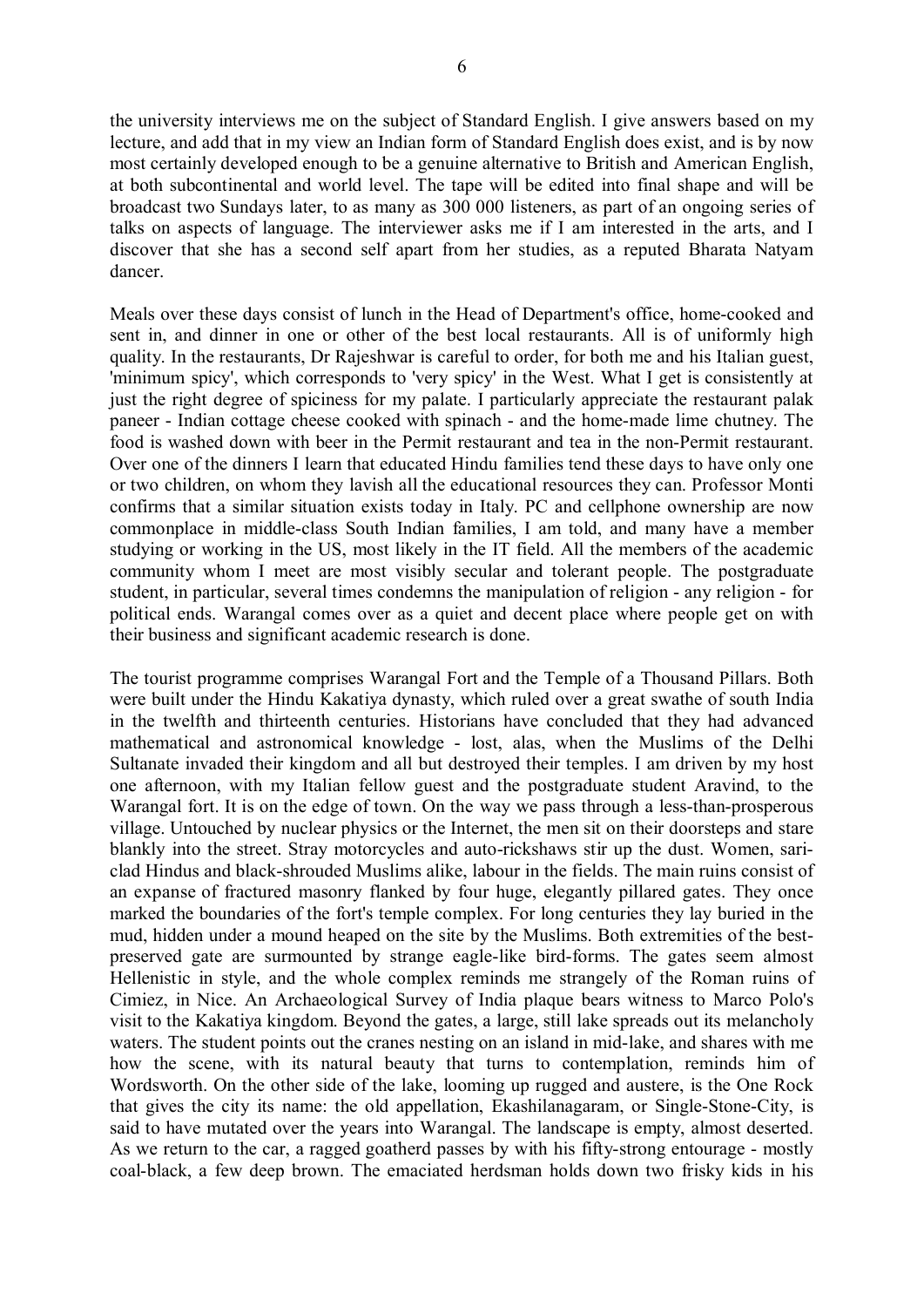arms, and gazes impassively as his ancestor must have gazed under the Kakatiyas. Twilight is falling; we head back into town.

The next morning, the student Aravind accompanies me to the Temple of a Thousand Pillars. It is in town, to be precise in Hanamkonda. I learn that the name Hanamkonda means the hill of the monkey-god Hanuman, and, sure enough, a group of chattering simians greets us raucously as we enter the temple precinct. A lone sadhu with long matted hair leans on his staff outside the door. He is the only holy man in sight. The forecourt is graced by a polished basalt statue of a harnessed bull or Nandi, emblem of Shiva, and the miniature figure of an elephant, long-trunked but turned tuskless by time. But the real power of this temple complex lies in the extraordinary pillars which give its name. I examine them from all angles and take a dozen photos. The pillars, carved in granite, are grey, thin and angular; they are made up of a succession of geometrical forms - cubes, lozenges, saucer-like ovals, and strange helmetlike shapes with a double eye-like slit at each side. The mathematical precision of these shapes is remarkable, and endlessly multiplied. My companion explains that in its heyday the temple had not the one storey that it now has, but seven, each one smaller than the one under it, so that the whole structure tapered up to the skies like a Babylonian ziggurat, or the Tower of Babel as dreamed forth by Brueghel. The invading Muslims destroyed all but the lowest level, but the original, seven-storeyed ziggurat plan is figured to this day, as a compositional element, on many of the surviving pillars. The seventh level housed an observatory, from which the Kakatiyas' wise men communed with the stars. I am filled with the remembrance of times past and the sense of knowledge lost. Outside the temple, we hail an auto-rickshaw, and the jolting ride returns us to the university and the twenty-first century.

### *Thursday, 14 February*

After breakfast I check out of the Punnami Hotel, proffer all my grateful thanks to Dr Rajeshwar, and load my luggage in the hired taxi that is to return me to Hyderabad. I have contracted the services of the same driver for all the time I will be in Hyderabad, that is, all of today and tomorrow up to my evening train. He is literate in Telugu but speaks almost no English beyond 'left', 'right' and 'wait'; whenever I need to communicate with him we have to stop someone educated-looking in the street and ask them to interpret. This method, fortunately, always works. The vehicle, a large white Ambassador, takes me back up to Hyderabad by the same ribbon route that brought me down. The driver plays tapes of Telugu film music all the way. By midday we have arrived safely at my destination, the leafy campus of the Central Institute of English and Foreign Languages, or CIEFL.

CIEFL's Guest House, where I am to be put up, occupies the same building as the refectory. I check into Room No 7. The furnishings are dark, decent, a little faded. I call up Dr Venkat Rao, the professor who will act as my host here, on the internal phone; he comes to meet me immediately, and offers me lunch in the room. The institutional fare is plain but palatable: chicken masala, dhal and rice, enlivened by a bright-yellow, mustard-sharp, typically South Indian mango paste. Dr Venkat Rao confirms my lecture for 11 the next morning; it is to be a repeat of the paper on Benjamin I have just given in Warangal. He says he will be intrigued to hear my exposition of how Benjamin's theory of relationship anticipates the logic of the Internet. CIEFL, he explains, teaches languages and cultural theory across a range taking in English, French, German, Spanish, Russian and Arabic. He takes me to his office and introduces me to a colleague who is working on a project for 'Dedicated Software for the Visually Impaired'. I question him on Hyderabad's growing fame as a world-class centre for science and IT. He says that, hard on the heels of the existing Silicon Valley here in the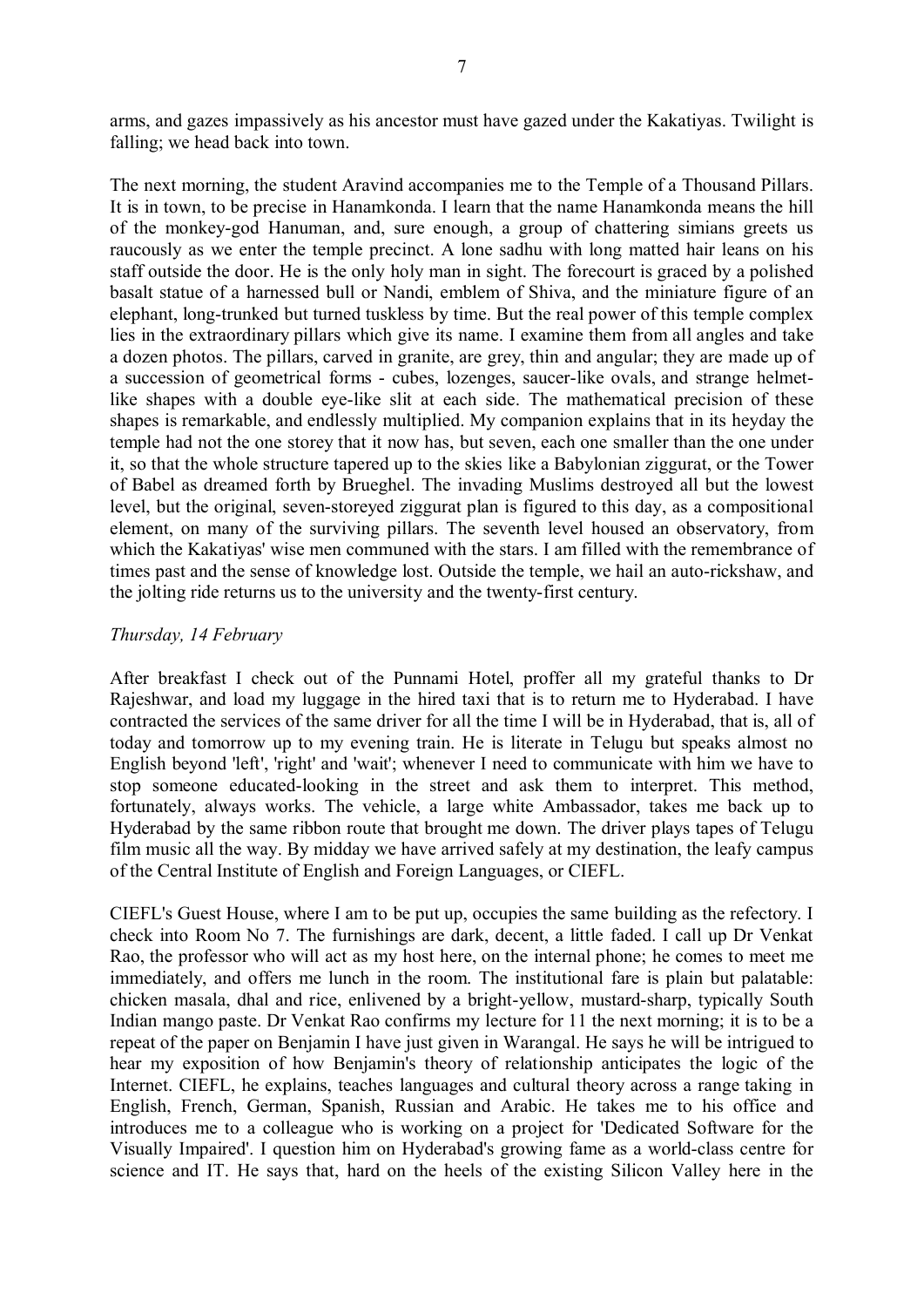Deccan, a Genomics Valley too is in the offing, and recommends a visit to the out-of-town software park known as Hi-Tec City or Cyberabad. I thank him for the advice, and we part for the day.

I ask the driver to take me into town. I have three destinations in mind, which will occupy the whole afternoon between them, as Hyderabad is huge: it is India's fifth biggest city, and it feels it. First and with some difficulty, I have to track down the local office of Delta Air Lines, on Raj Bhavan Road. I reconfirm my return ticket and ask if I can use my compensation voucher to upgrade from economy to business. The woman clerk tells me it should be possible at Bombay airport, but I will probably have to pay another 200 dollars on top of the value of the voucher. Not entirely delighted by this news, I switch my attention to more interesting things and ask the driver to take me to Walden's, the bookshop that has been recommended to me. The driver, who hails from Warangal and is not terribly well acquainted with Hyderabad's topographical minutiae, parks next to the 'Times of India' building opposite the statue of Rajiv Gandhi. It is a modern quarter of concrete blocks and solid, European-style shops. I sally out on foot to locate the bookshop, weaving my way through crowded streets with endless auto-rickshaws and motorbikes swooping out anywhere and everywhere. Walden's proves to be a labyrinth; the books, especially in the literature section, are for the most part stacked horizontally down to the floor, in no particular order. I investigate a raft of Penguin India titles, mostly unobtainable outside the subcontinent, and choose a couple, noting on the way that R.K. Narayan and P.G. Wodehouse seem, as ever, to be the two most popular fiction writers, and that Harry Potter has, as expected, woven his magic across the children's section. In the music department I ask for Telugu recordings, and am directed to two cassettes, one a religious recording of bhajans and the other a selection of 'filmi' tunes, both of which I promptly buy.

The driver has shifted the car in my absence to an obscure side street, and it takes fifteen minutes to track him down. I ask him to head for Hi-Tec City. On the way I consult a tourist leaflet and discover that Hi-Tec is an acronym for Hyderabad Information Technology and Engineering Consultancy. We pass through a residential district of colonial villas, finally entering a plateau echoing with the din of construction sites. On both sides of a dust-covered highway, the dark-red soil is fast disappearing under a flurry of building activity that unexpectedly recalls the Frankfurt I left a few days ago. We come to a halt outside a gleamingly spotless, ten-storey glass-and-steel edifice proudly displaying the name Cyber Towers. I ask the security guard if I can visit the building. He demands my credentials, makes a phonecall to his superior, and informs me that I am authorised to enter, provided I confine myself to the ground floor and agree to be accompanied by him throughout. He explains that the security arrangements have been stepped up in the wake of 11 September, and warns me that photography is strictly prohibited on the premises.

Inside the monster's maw, the guard ushers me to a large 3-D mock-up of the Hi-Tec City project, of which Cyber Towers is but a part. The whole thing is clearly planned to expand to far larger than its present size: the site covers all of 60 hectares. A plaque declares that the building was opened in 1998, by Prime Minister Vajpayee in person. I ask the guard what was there before, and he replies: 'Mud'. A whole wall is taken up with the glittering names of the software firms housed inside the glass palace. I take in such familiar names as the US company Oracle and the Indian undertaking Infosys - and then, suddenly, realise that the entire fourth floor is occupied by the premises of a certain Microsoft. The guard explains that those offices house the first software development centre to be created by William Gates III outside his home country. The whole security thing now somehow seems to fall into place. I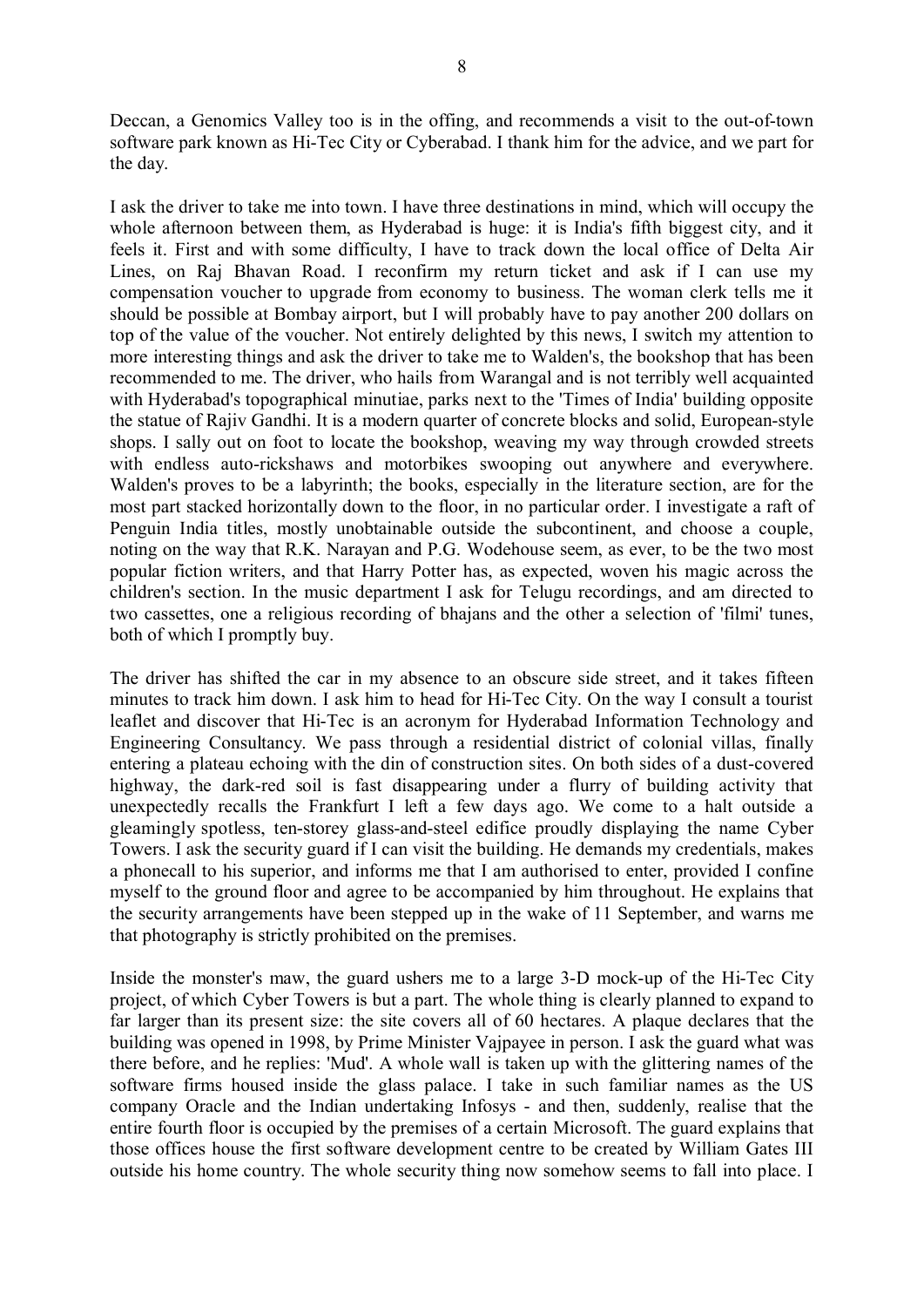feel the need to sit down and drink some tea. The guard vouchsafes me permission to enter the restaurant for a few minutes, and soon after I am safely out of Cyber Towers and heading back, away from the Microsoft empire and towards the more manageable campus world of CIEFL. I arrive at 7.30, just after the refectory has closed. The warden kindly sends someone out to bring me a takeaway dinner. I dine copiously on vegetable biryani, and fall asleep in Room No 7 to the music of the air-conditioner fan.

# *Friday, 15 February*

At 11 a.m. I am in a seminar room in the presence of a select audience consisting of a dozen assembled Heads of Department. Dr Venkat Rao introduces me and says I am here to address his faculty on 'one of the great German philosophers'. The lecture unfolds, voyaging across time from the Europe of the 1940s all the way to the Internet, and I know I am holding the attention of all. By way of illustration I pass round a set of photos of the Paris arcades. As Victor Hugo is mentioned in the lecture and as he was one of the first to predict a single currency for Europe, I also pass round a selection of euro coins, which arouse great interest. A lively debate follows; in answer to several questioners, I explain how Benjamin criticised the dominant Western concept of time, with its model of unquestioned linear progress. The conversation continues over lunch in the refectory, and it is clear that my comments on the non-linear nature of the Internet have struck a sympathetic chord among my Indian listeners. Here as in Warangal, the advanced intellectual level of the debate has been extremely gratifying.

Just one afternoon is left in Andhra, up till my train back to Bombay, which leaves Hyderabad station at 8.40 p.m. As I still have souvenir-hunting to do and would like a contrast from Microsoft, I ask the driver to take me into the old town and leave me there for two hours. On the way, we pass a gigantic demonstration of taxi-drivers. We stop at the Charminar. This gateway with four minarets (the name means Four Towers), built in 1591, is the symbol of the city and the open-sesame gate to the Laad Bazaar. The Bazaar consists of the two sides of a long street, lined with shops, plus the side alleyways where the artisans work. Just beyond the Charminar is the Mecca Masjid, a huge mosque said to include bricks brought from Mecca, but there I do not venture. That seems hardly necessary: on the streets of the old city, the presence of Islam is palpable.

Estimates of Hyderabad's Muslim population vary from 30 to 50%, but here in the old town it certainly seems like half. In the days of the Raj and the Nizam, I have been told, the city was 80% Muslim. On the thronged streets of the Bazaar, Hindus and Muslims mingle cheek-byjowl, the multicoloured saris of the Hindu women sparkling in uncanny contrast to their Muslim sisters' uniform black. The Muslim women wear head-to-foot burqas and headscarves; their faces are mostly visible, their eyes always. The two faiths are obviously buying from each other's shops, but how far intercommunal contact goes beyond that I have no way of telling. With its idiosyncratic signs and gleaming wares - pearls, silk, silverware, cutlery, fruit, vegetables - the Bazaar is a vast blaze of colour. At the emporium of Krishna Industries and Jewellers I buy two pearl necklaces; the vendor assures me the pearls are 'guaranteed freshwater'. Across the street I enter an artisans' courtyard, buy tea boiled over an open fire for two rupees, and choose half-a-dozen finely-wrought silver pillboxes. My purchases duly made, I photograph a selection of wares and signboards: 'S.D. Sigmodia College of Arts & Commerce - Bachelor of Computer Applications'; 'Yousufain Bazar Wedding Suits & Sarees'; 'Magdaum Kurta Pyjamas and Kids Wear'; 'N.L. Aluminium & Plastic Standard Steel'; and 'Sagar Chat Bhandar and Vegitarian [sic] Hotel' (this latter's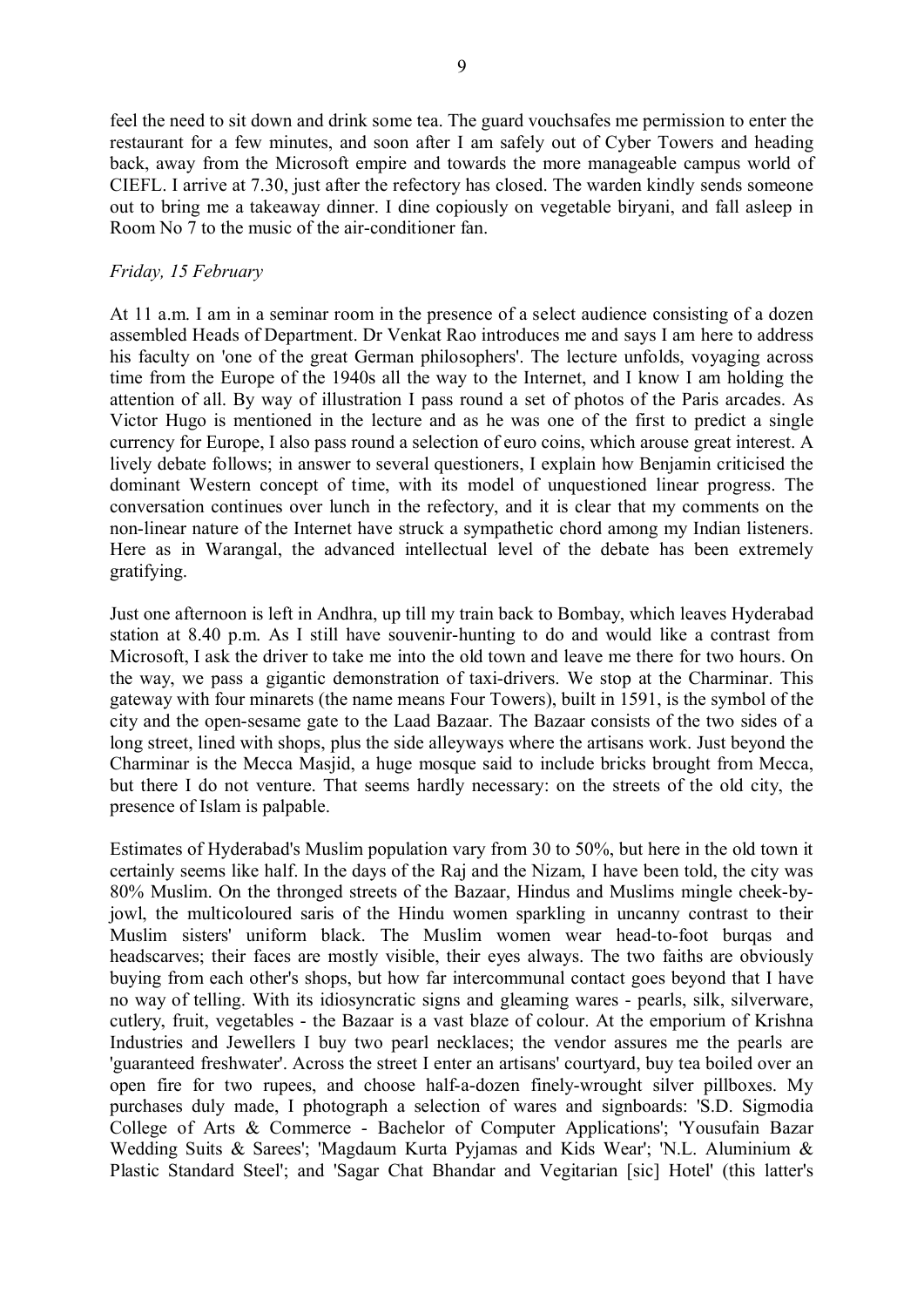Indianness is somewhat qualified by the proximity of an 'Enjoy Coca-Cola' slogan beside the sign). Here too, most signs are in English and Telugu. Muslim bookshops and clothing establishments announce themselves in the Arabic characters of Urdu, but Hindi is, once again, nowhere to be seen. I enter a stationer's in search of picture postcards. There are St Valentine's Day cards aplenty, one day late, but no views of Hyderabad. I linger in the shop, as a middle-aged man invites me in fluent English to a cup of tea. He turns out to be a relative of the owners, who lives in Watford, England. He is a retired engineer; he owns a house in Watford but flees the English cold each winter for Hyderabad. He informs me that at one of the local universities a private company from the UK is busy giving young Indian teachers of English induction training in British culture; after that they will be shipped into state schools in Britain to help fill that country's national teacher shortage. I thank my informant for his hospitality and head back to the Charminar. In an alley near the monument a lone brown cow strolls reflectively; I devote the last snapshot on my roll to the fortunate animal, and return to the car.

Back on campus, I have time to refresh myself with a plateful of egg bhajis before leaving for the station. At my request, my host has found an English-speaker, in the person of Hafiz, the warden of the Guest House, to help me negotiate the mysteries of Indian Railways. I say goodbye to the driver at the station forecourt, and proceed with the warden. A notice outside the station promises 'Special Facilities for the Physically Challenged'. The clerk at the ticket desk confirms the reservation I had made in Germany, and, sure enough, when the Hyderabad-Mumbai express arrives my name is there alongside all the others, on a sheet plastered on the outside of the Two Tier Air Conditioned compartment. The benefits of globalisation cannot be denied. Hafiz helps me on to the train with my luggage; I thank him for his kindness and efficiency, and the journey out begins.

### *Saturday, 16 and Sunday, 17 February*

The train is on time, and at 1.35 p.m. I am in Bombay-Mumbai, at the Raj-era station which used to be called Victoria Terminus and has now been renamed Chhatrapati Shivaji Terminus, after the same historical figure as the airport. A red-uniformed porter clambers on to the train, and hoists my case on to his broad shoulders without even asking me. I pay him off well before the forecourt, as I want to pick a taxi myself. A driver approaches me proposing 450 rupees to the international airport: he looks honest, but I check the fare with a traffic policeman before accepting. The driver ties my case to the roof and loops it around with three strands of plastic twine. He is an educated man, a Hindu from the port city of Surat in Gujarat. On his windscreen, an illuminated, orange plastic figure of the elephant-headed god Ganesha gleams for good luck. On the way he explains that the taxi-drivers' protest I had witnessed yesterday was against a central government diktat obliging them to burn more expensive fuel. He is not in favour of the official name-change to Mumbai in all languages, even if Bombay was known as Mumbai anyway in his own Gujarati tongue: he thinks cosmetic changes of this kind waste time and money and benefit no-one but the politicians. As we pass through the slum quarters that line the airport road, he tells me he believes India can become a great power if it can resolve the twin scourges of overpopulation and illiteracy: it has everything else. He is curious and well-informed about the euro, and thinks the 500 euro note is not a good idea: it will only encourage the black market. These thoughts take us up to Departure Terminal 2A, and there we part.

I spend a drawn-out afternoon and evening at the airport. Delta Air Lines finally tell me that if I want to upgrade to business I will have to top my voucher up not with 200 but with 750